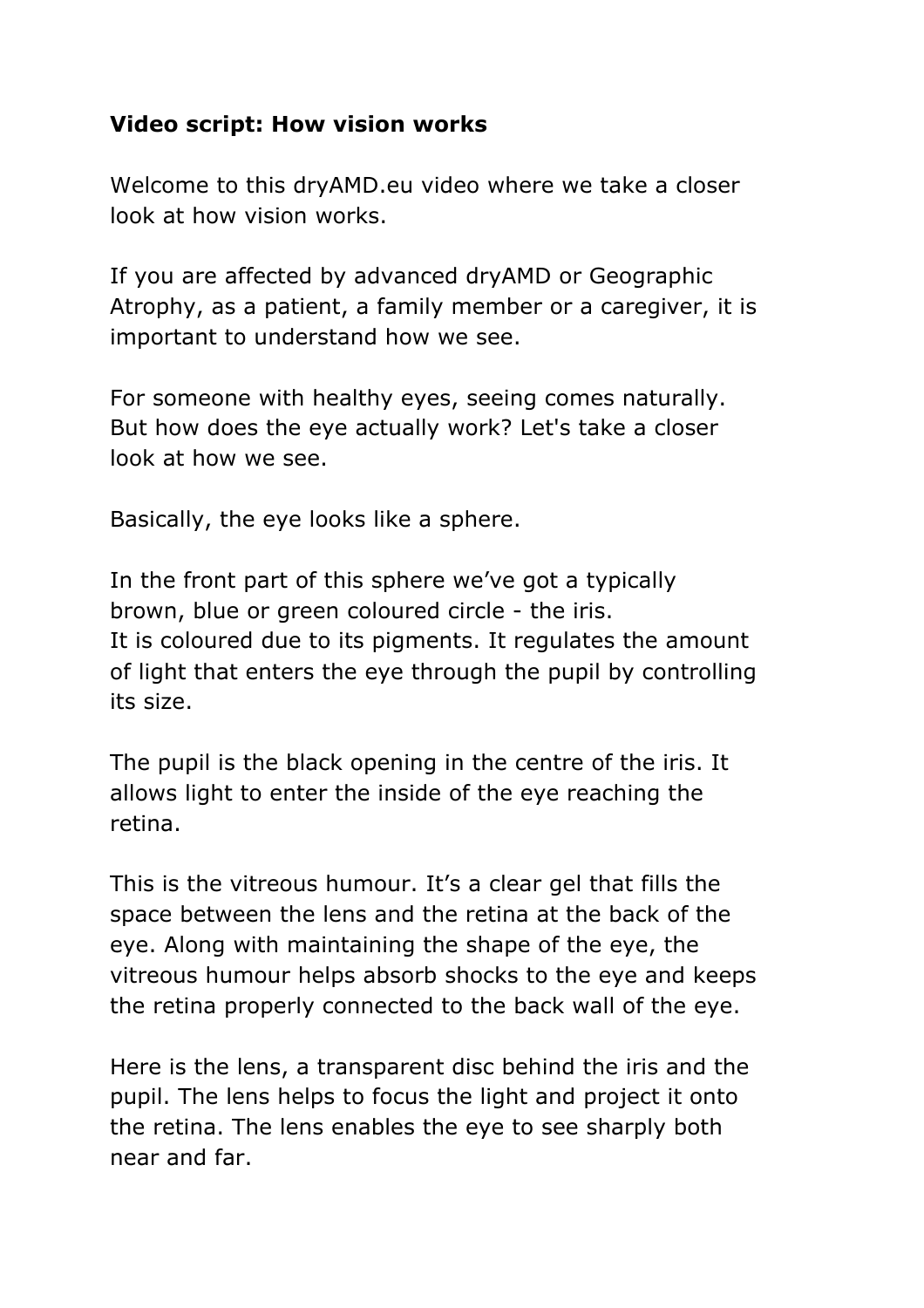This part right in the front of the eye is called the cornea. It's the clear dome covering the front of the eye including the iris and the pupil. The cornea helps the eye focus the light, so objects look sharp and clear.

Then there is the sclera. The sclera is the white outer layer of the eye, contrasting with the coloured iris. The sclera provides protection and form to the eye.

Let's look at the back of the eye: There we find the retina, a light-sensitive tissue lining the inner back of eye.

And there's the optic nerve. This bundle of 100 million nerve fibres carries visual messages as electric impulses from the retina to the visual cortex of the brain.

This small area of the retina is called the macula. It has a diameter of around 5.5 mm. The macula is responsible for the central, high-resolution and colour vision. In the middle we find a small pit we call the fovea responsible for sharp central vision used for reading and driving.

Now, how does this all work together, so we can actually see what we see? Light enters through the cornea and the pupil into the eye. It then travels through the vitreous humour, the clear gel and falls onto the retina at the back of the eye. Here it's turned into electric impulses. And these impulses will be carried to the brain by the optic nerve.

Let's take a look at how this transmission works in more detail.

To do this we have to take a closer look at the macula. Remember? That's the part at the back of the eye that is responsible for the central vision.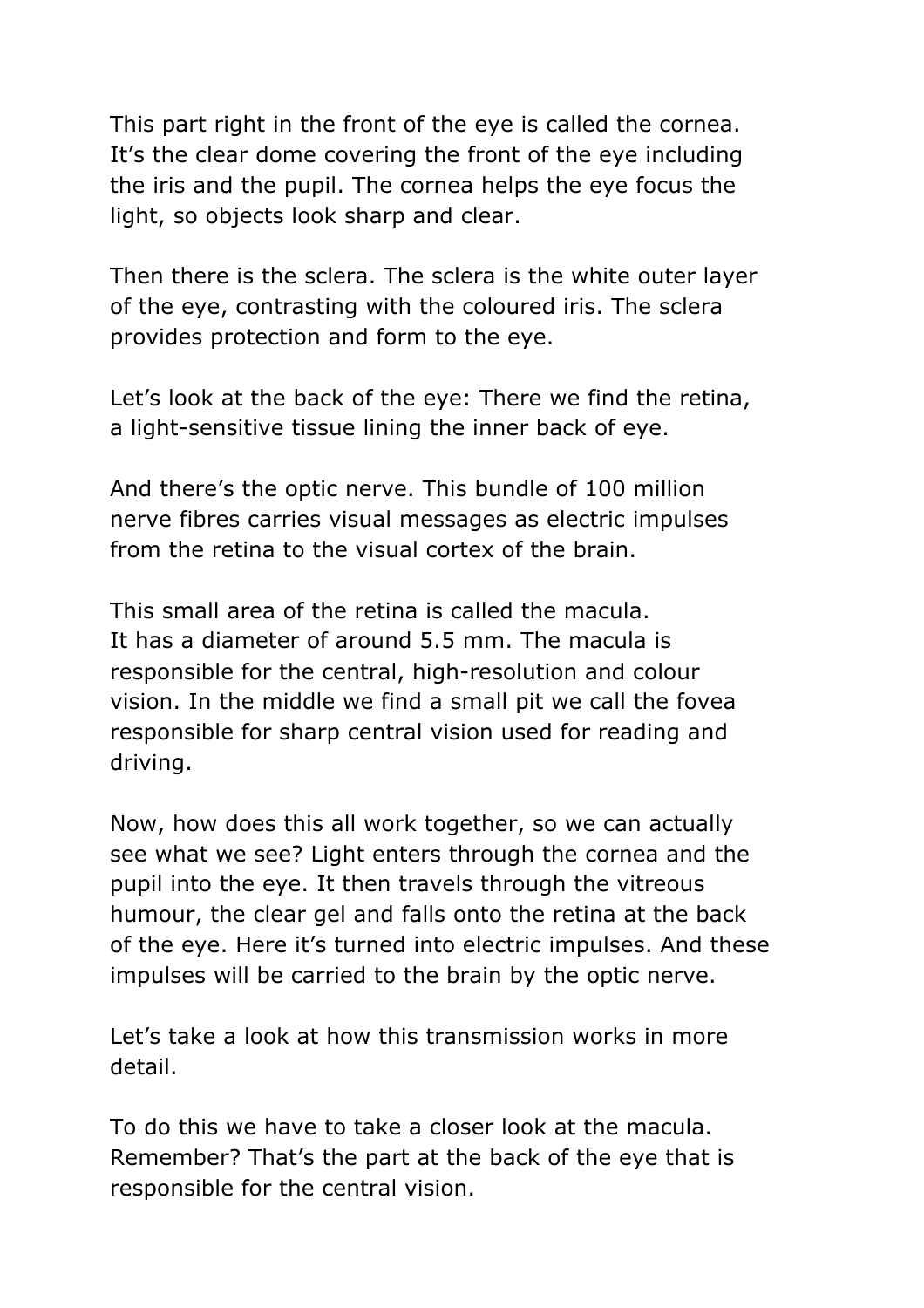When light beams enter the eye and reach the retina, they activate photoreceptors, which convert the light stimulus into electrical signals.

These electrical signals are sent by the photoreceptors to the bipolar cells, and subsequently activate the retinal ganglion cells.

From here the signals travel through the nerve cords of the retinal ganglion cells to the optic nerve, which transmits the information to the visual cortex in the brain.

To understand how the light is transformed into electric signals, we take a closer look at those photoreceptors in the Retina.

There are about 126 million receptors in each eye. 6 million in the form of cones, and 120 shaped as rods.

The function of the cones is to detect daylight, colours and fine details. And they mainly manage the central vision.

The rods, on the other hand, are good for detecting large moving objects, grey scale, and nightlight. They can process less detail and are there mostly for the peripheral vision.

The highest concentration of photoreceptors in the retina is in the macula. It's the sensitive area, about 5.5 mm in diameter, needed for the central vision.

Here we see in closer details the pit in its centre that is called the fovea.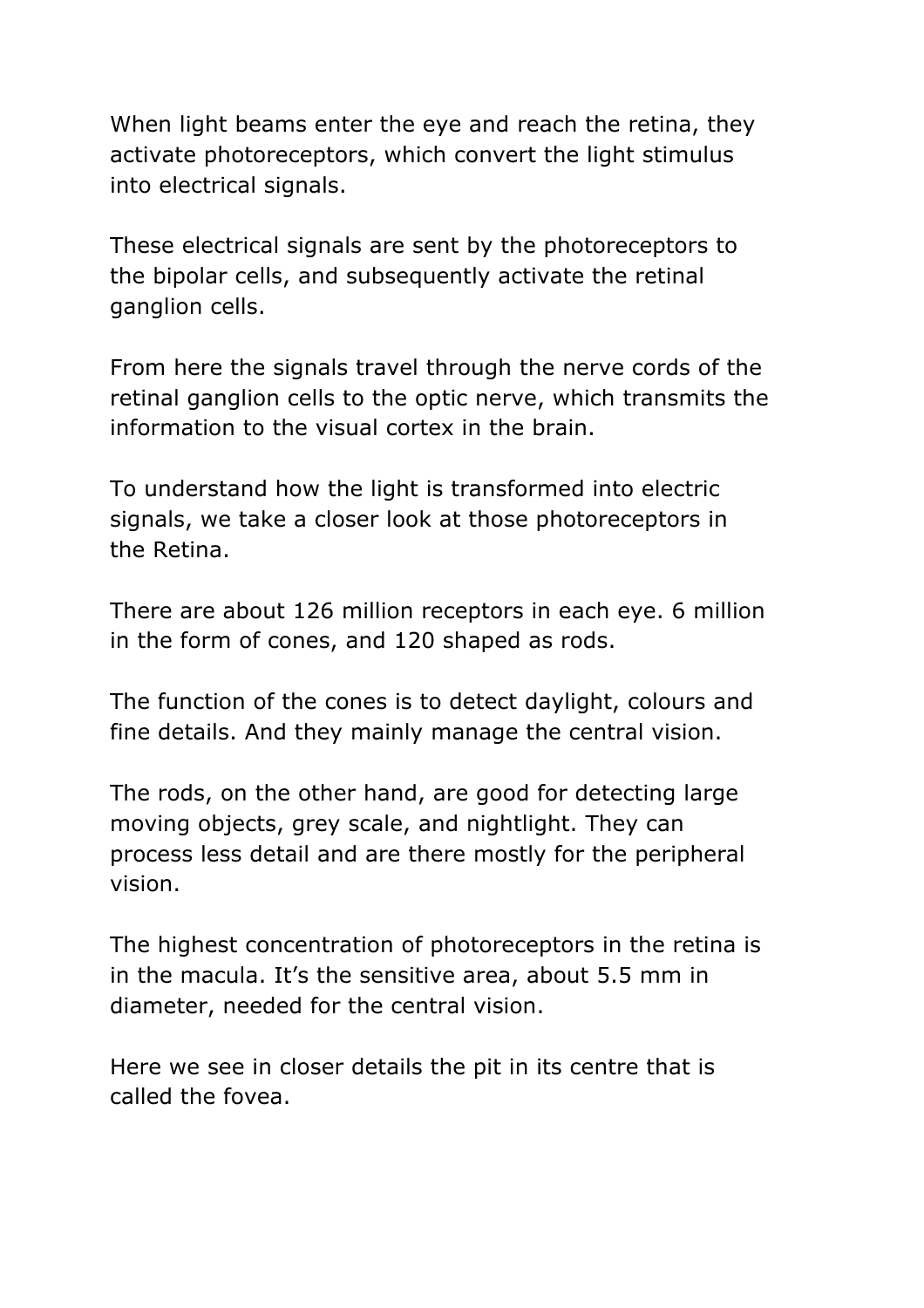It provides the sharpest and most detailed vision because of the high concentration of cones. Also, the light can pass directly onto the photoreceptors as the inner retinal layers are pushed to either side.

Let's recap the process of seeing in brief:

Light passes through the iris and the pupil. It is focused by the cornea and the lens onto the retina.

In the retina, it is focused in the region of the macula. Photoreceptors convert the light into electric impulses that travel trough the optic nerve to the visual cortex in the brain.

That's the way we see. And that's the end of this dryAMD.eu video on how vision works.

Make sure to watch other videos on dryAMD.eu to learn more.

End of video script.

This video script to the "How vision works" video on dryAMD.eu has been provided by Apellis Switzerland GmbH, in the year 2021. All rights reserved.

EU-GA-2100007

References:

Eye color: How it develops and why it changes. All about vision. Accessed Apr. 29, 2021. https://www.allaboutvision.com/conditions/eye-color.htm

Remington, L. A. Aqueous and Vitreous Humors. in Clinical Anatomy and Physiology of the Visual System 109–122 (Elsevier Health Sciences, 2012). doi:10.1016/b978-1-4377-1926-0.10006-2.